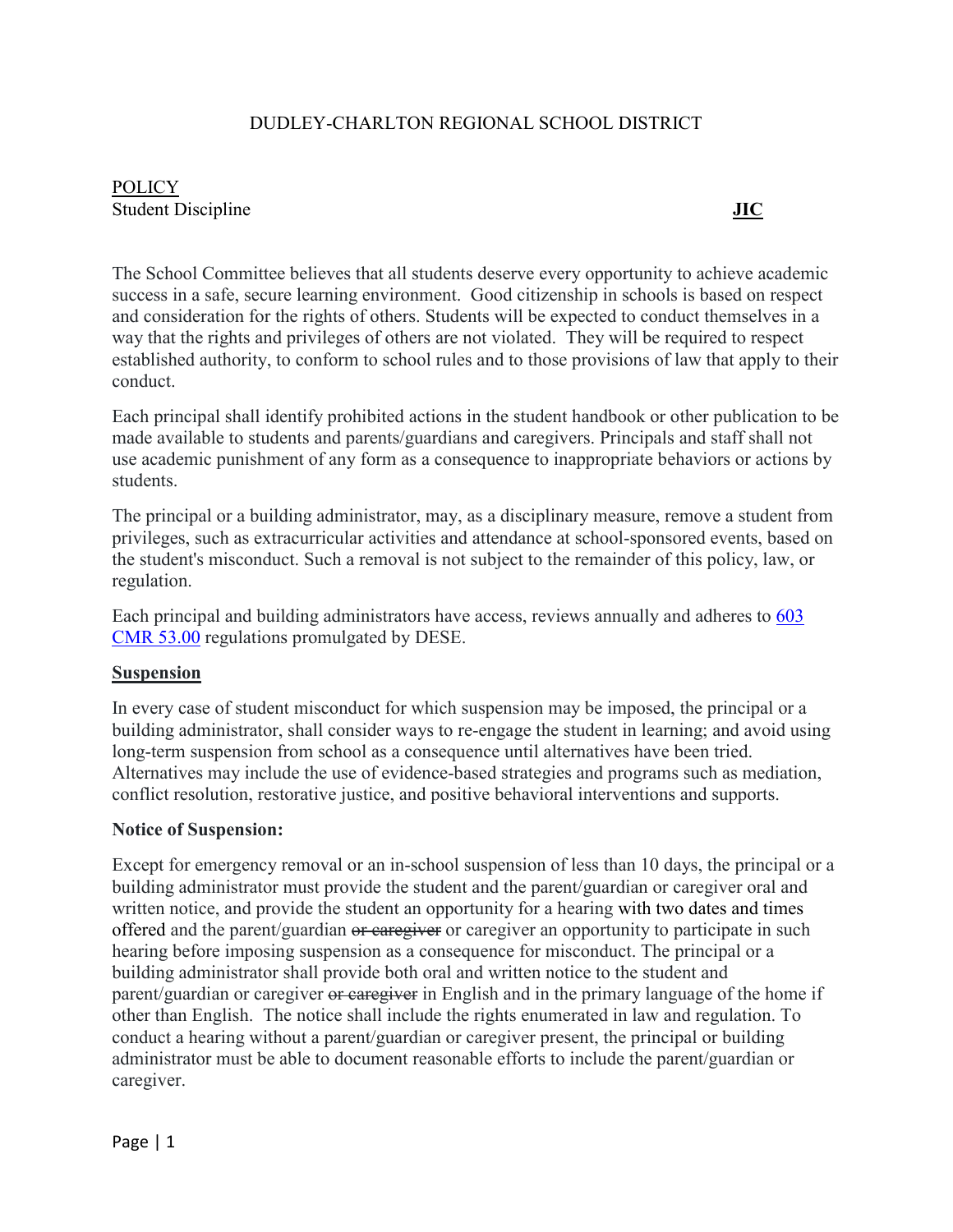### **Emergency Removal**

The principal may remove a student from school temporarily when a student is charged with a disciplinary offense and the continued presence of the student poses a danger to persons or property, or materially and substantially disrupts the order of the school, and, in the principal's judgment, there is no alternative available to alleviate the danger or disruption. The principal shall immediately notify the Superintendent in writing of the removal including a description of the danger presented by the student.

The temporary removal shall not exceed two (2) school days following the day of the emergency removal, during which time the principal shall:

- Make immediate and reasonable efforts to orally notify the student and the student's parent/guardian or caregiver of the emergency removal,
- The reason for the need for emergency removal, and the other matters required in the notice as referenced in the applicable regulation;
- Provide written notice to the student and parent/guardian or caregiver as required above;
- Provide the student an opportunity for a hearing with the principal that complies with applicable regulations, and the parent/guardian or caregiver an opportunity to attend the hearing, before the expiration of the two (2) school days, unless an extension of time for hearing is otherwise agreed to by the principal, student, and parent/guardian or caregiver
- Render a decision orally on the same day as the hearing, and in writing no later than the following school day, which meets the requirements of applicable law and regulation.

The principal shall also ensure adequate provisions have been made for the student's safety and transportation prior to removal.

#### **In School Suspension - not more than 10 days consecutively or cumulatively**

The principal or a building administrator may use in-school suspension as an alternative to shortterm suspension for disciplinary offenses.

The principal or a building administrator may impose an in-school suspension for a disciplinary offense under this provision, provided that the principal follows the process set forth in regulation and the student has the opportunity to make academic progress as required by law and regulation.

#### **Principal's Hearing - Short Term Suspension of up to 10 days**

The hearing with the principal shall be to;

- Hear and consider information regarding the alleged incident for which the student may be suspended
- Provide the student an opportunity to dispute the charges and explain the circumstances surrounding the alleged incident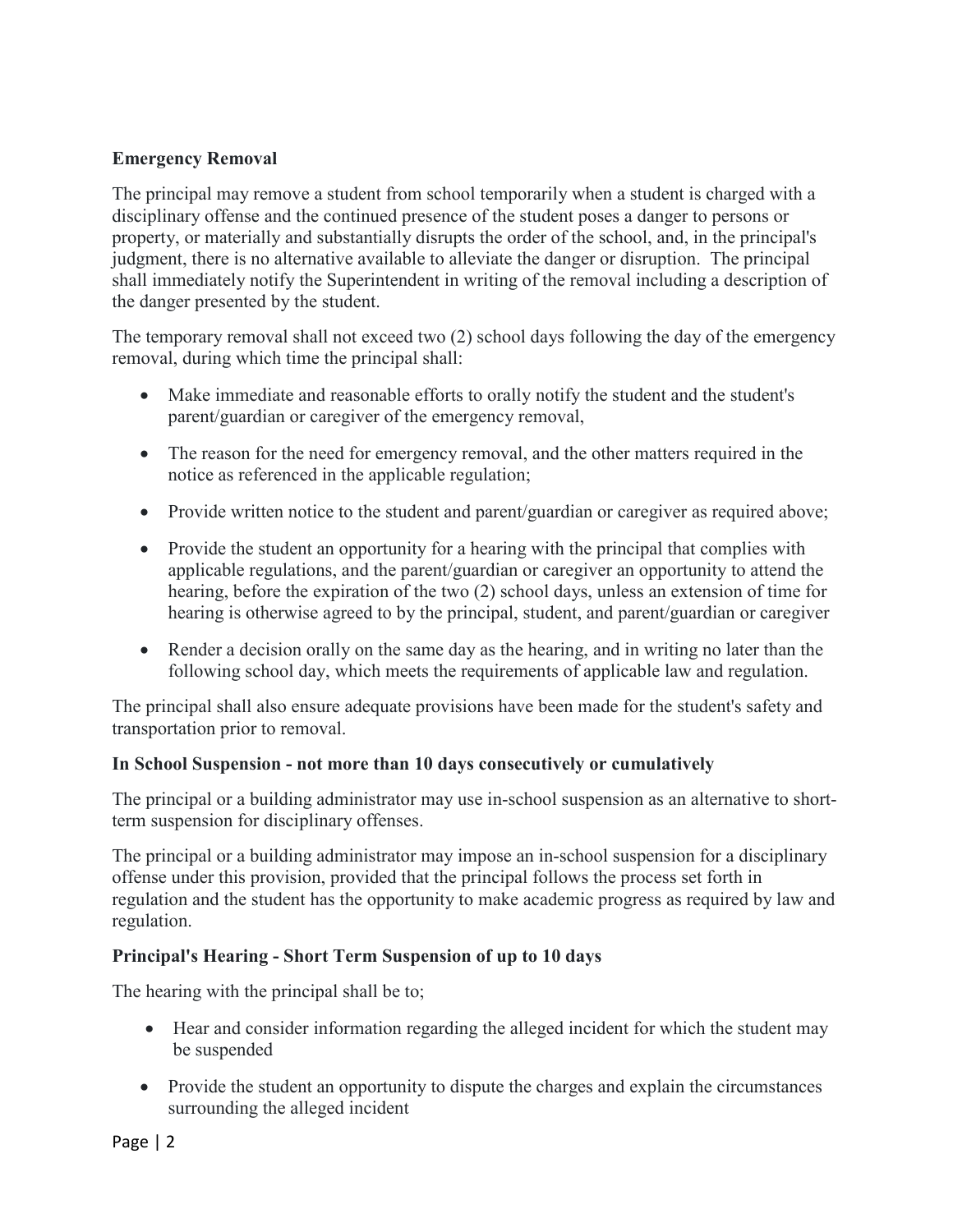• Determine if the student committed the disciplinary offense, and if so, the consequences for the infraction.

At a minimum, the principal shall discuss the disciplinary offense, the basis for the charge, and any other pertinent information.

The student also shall have an opportunity to present information, including mitigating facts, that the principal should consider in determining whether other remedies and consequences may be appropriate as set forth in law and regulation.

The principal shall provide the parent/guardian or caregiver, if present, an opportunity to discuss the student's conduct and offer information, including mitigating circumstances, that the principal should consider in determining consequences for the student.

The principal shall, based on the available information, including mitigating circumstances, determine whether the student committed the disciplinary offense, and, if so, what remedy or consequence will be imposed.

The principal shall notify the student and parent/guardian or caregiver of the determination and the reasons for it, and, if the student is suspended, the type and duration of suspension and the opportunity to make up assignments and such other school work as needed to make academic progress during the period of removal, as required by law and regulation. The determination shall be in writing and may be in the form of an update to the original written notice.

If the student is in a public preschool program or in grades K through 3, the principal shall send a copy of the written determination to the Superintendent and explain the reasons for imposing an out-of-school suspension, before the short-term suspension takes effect.

## **Principal's Hearing - Long Term Suspension of more than 10 days but less than 90 days (consecutive or cumulative)**

The hearing with the principal shall be to:

- Hear and consider information regarding the alleged incident for which the student may be suspended,
- Provide the student an opportunity to dispute the charges and explain the circumstances surrounding the alleged incident
- Determine if the student committed the disciplinary offense, and if so, the consequences for the infraction.

At a minimum, in addition to the rights afforded a student in a short-term suspension hearing, the student shall have the following rights:

- In advance of the hearing, the opportunity to review the student's record and the documents upon which the principal may rely in making a determination to suspend the student or not
- The right to be represented by counsel or a lay person of the student's choice, at the student's/parent's/guardian's expense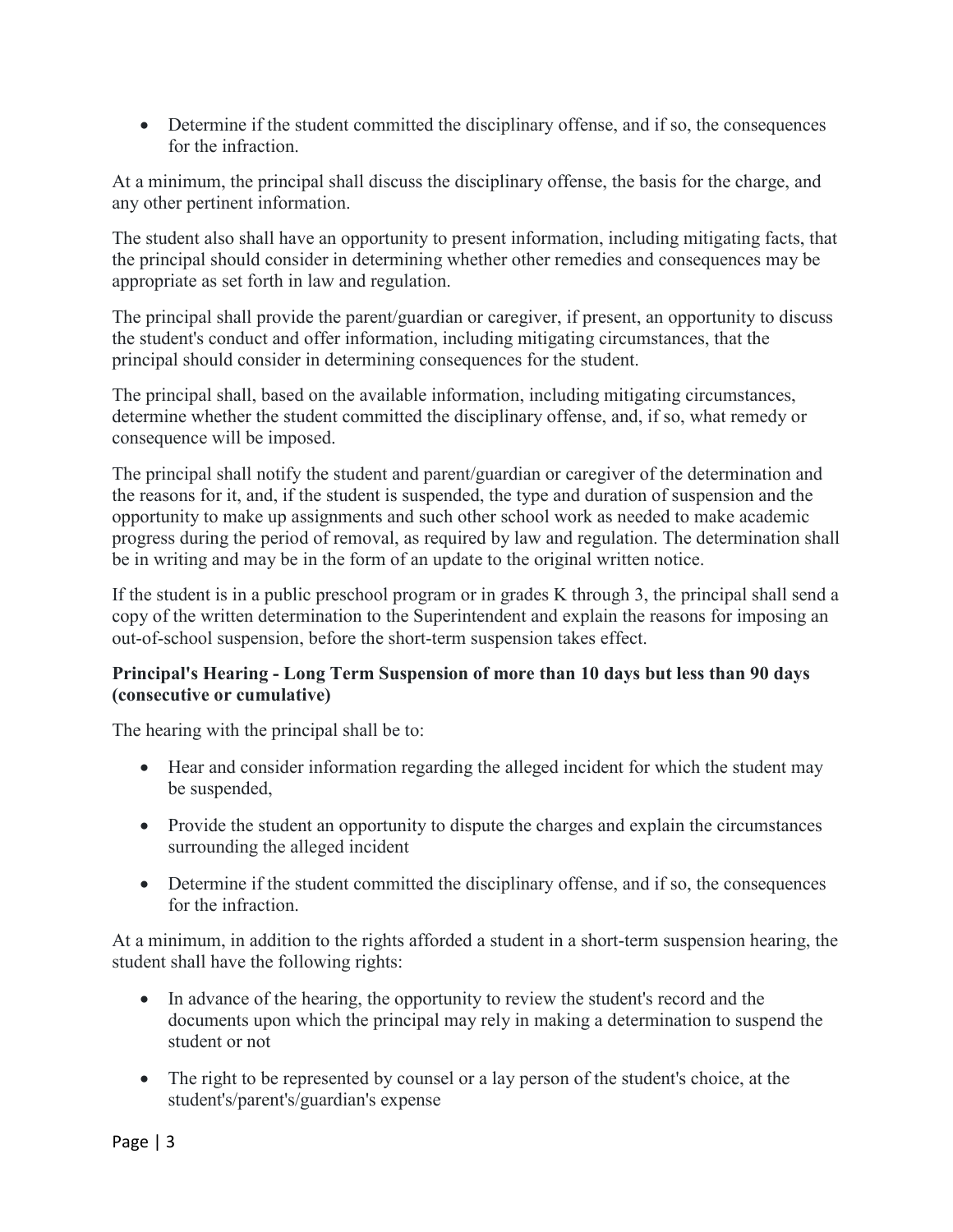- The right to produce witnesses on his or her behalf and to present the student's explanation of the alleged incident, but the student may not be compelled to do so
- The right to cross-examine witnesses presented by the school district
- The right to request that the hearing be recorded by the principal, and to receive a copy of the audio recording upon request. If the student or parent/guardian or caregiver requests an audio recording, the principal shall inform all participants before the hearing that an audio record will be made and a copy will be provided to the student and parent/guardian or caregiver upon request.

The principal shall provide the parent/guardian or caregiver, if present, an opportunity to discuss the student's conduct and offer information, including mitigating circumstances, that the principal should consider in determining consequences for the student.

The principal shall, based on the evidence, determine whether the student committed the disciplinary offense, and, if so, after considering mitigating circumstances and alternatives to suspension as required by law and regulation, what remedy or consequence will be imposed, in place of or in addition to a long-term suspension. The principal shall send the written determination to the student and parent/guardian or caregiver by hand-delivery, certified mail, first-class mail, email to an address provided by the parent/guardian or caregiver for school communications, or any other method of delivery agreed to by the principal and the parent/guardian or caregiver.

If the principal decides to suspend the student, the written determination shall:

- Identify the disciplinary offense, the date on which the hearing took place, and the participants at the hearing
- Set out the key facts and conclusions reached by the principal
- Identify the length and effective date of the suspension, as well as a date of return to school
- Include notice of the student's opportunity to receive education services to make academic progress during the period of removal from school as required by law and regulation
- Inform the student of the right to appeal the principal's decision to the Superintendent or designee, but only if the principal has imposed a long-term suspension.

Notice of the right of appeal shall be in English and the primary language of the home if other than English, or other means of communication where appropriate, and shall include the following information:

• The process for appealing the decision, including that the student or parent/guardian or caregiver must file a written notice of appeal with the Superintendent within five (5) calendar days of the effective date of the long-term suspension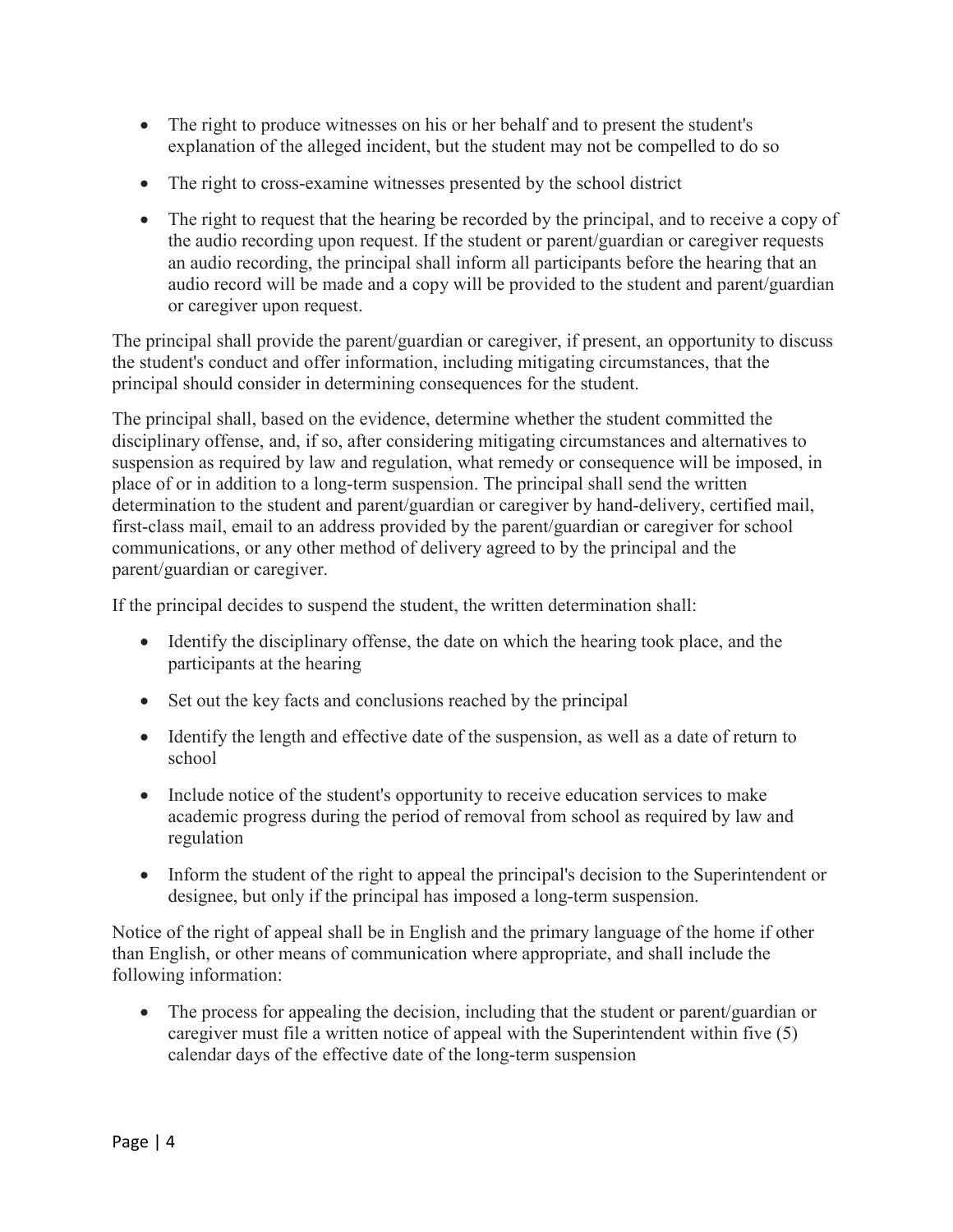- The provision that within the five (5) calendar days the student or parent/guardian or caregiver may request and receive from the Superintendent an extension of time for filing the written notice for up to seven (7) additional calendar days
- That the long-term suspension will remain in effect unless and until the Superintendent decides to reverse the principal's determination on appeal.

If the student is in a public preschool program or in grades K through 3, the principal shall send a copy of the written determination to the Superintendent and explain the reasons for imposing an out-of-school suspension before the suspension takes effect.

#### **Superintendent's Hearing**

A student who is placed on long-term suspension following a hearing with the principal shall have the right to appeal the principal's decision to the Superintendent.

The student or parent/guardian or caregiver shall file a notice of appeal with the Superintendent within the time period noted above (see principal's hearing – Long Term Suspension of more than 10 days). If the appeal is not timely filed, the Superintendent may deny the appeal, or may allow the appeal in his or her discretion, for good cause.

The Superintendent shall hold the hearing within three (3) school days of the student's request, unless the student or parent/guardian or caregiver requests an extension of up to seven (7) additional calendar days, in which case the Superintendent shall grant the extension.

The Superintendent shall make a good faith effort to include the parent/guardian or caregiver in the hearing. The Superintendent shall be presumed to have made a good faith effort if he or she has made efforts to find a day and time for the hearing that would allow the parent/guardian or caregiver and Superintendent to participate. The Superintendent shall send written notice to the parent/guardian or caregiver of the date, time, and location of the hearing.

The Superintendent shall conduct a hearing to determine whether the student committed the disciplinary offense of which the student is accused, and, if so, what the consequence shall be. The Superintendent shall arrange for an audio recording of the hearing, a copy of which shall be provided to the student or parent/guardian or caregiver upon request. The Superintendent shall inform all participants before the hearing that an audio record will be made of the hearing and a copy will be provided to the student and parent/guardian or caregiver upon request. The student shall have all the rights afforded the student at the principal's hearing for long-term suspension.

The Superintendent shall issue a written decision within five (5) calendar days of the hearing which meets the requirements of law and regulation. If the Superintendent determines that the student committed the disciplinary offense, the Superintendent may impose the same or a lesser consequence than the principal, but shall not impose a suspension greater than that imposed by the principal's decision. The decision of the Superintendent shall be the final decision of the school district with regard to the suspension.

# **Expulsion**

Expulsion is defined as the removal of a student from school for more than ninety (90) school days, indefinitely, or permanently as allowed by law for: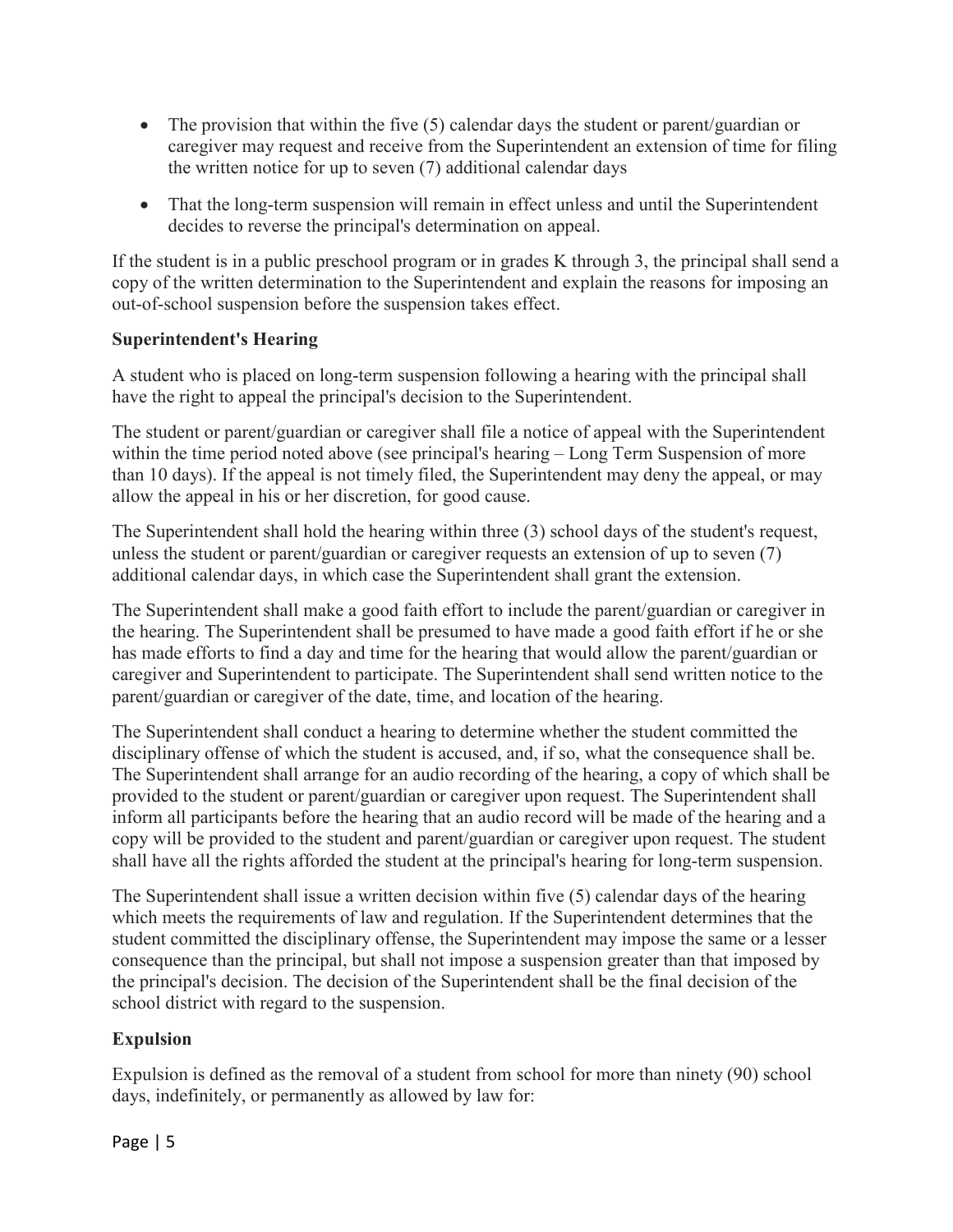- Possession of a dangerous weapon
- Possession of a controlled substance
- Assault on a member of the educational staff or,
- A felony charge or felony delinquency complaint or conviction, or adjudication or admission of guilt with respect to such felony, if the principal determines that the student's continued presence in school would have a substantial detrimental effect on the general welfare of the school

Any student expelled from school for such an offense shall be afforded an opportunity to receive educational services and make academic progress.

#### **Academic Progress**

Any student who is suspended or expelled shall have the opportunity to earn credits, make up assignments, tests, papers, and other school work as needed to make academic progress during the period of his or her removal from the classroom or school. The principal shall inform the student and parent/guardian or caregiver of this opportunity in writing, in English and in the primary language of the home, when such suspension or expulsion is imposed.

Any student who is expelled or suspended from school for more than ten (10) consecutive days, whether in school or out of school, shall have an opportunity to receive education services and make academic progress toward meeting state and local requirements, through the school-wide education service plan.

The principal shall develop a school-wide education service plan describing the education services that the school district will make available to students who are expelled or suspended from school for more than ten (10) consecutive days. The plan shall include the process for notifying such students and their parents/guardians of the services and arranging such services. Education services shall be based on, and be provided in a manner consistent with, the academic standards and curriculum frameworks established for all students under the law.

The principal shall notify the parent/guardian or caregiver and student of the opportunity to receive education services at the time the student is expelled or placed on long-term suspension. Notice shall be provided in English and in the primary language spoken in the student's home if other than English, or other means of communication where appropriate. The notice shall include a list of the specific education services that are available to the student and contact information for a school district staff member who can provide more detailed information.

For each student expelled or suspended from school for more than ten (10) consecutive days, whether in-school or out-of-school, the school district shall document the student's enrollment in education services. For data reporting purposes, the school shall track and report attendance, academic progress, and such other data as directed by the Department of Elementary and Secondary Education.